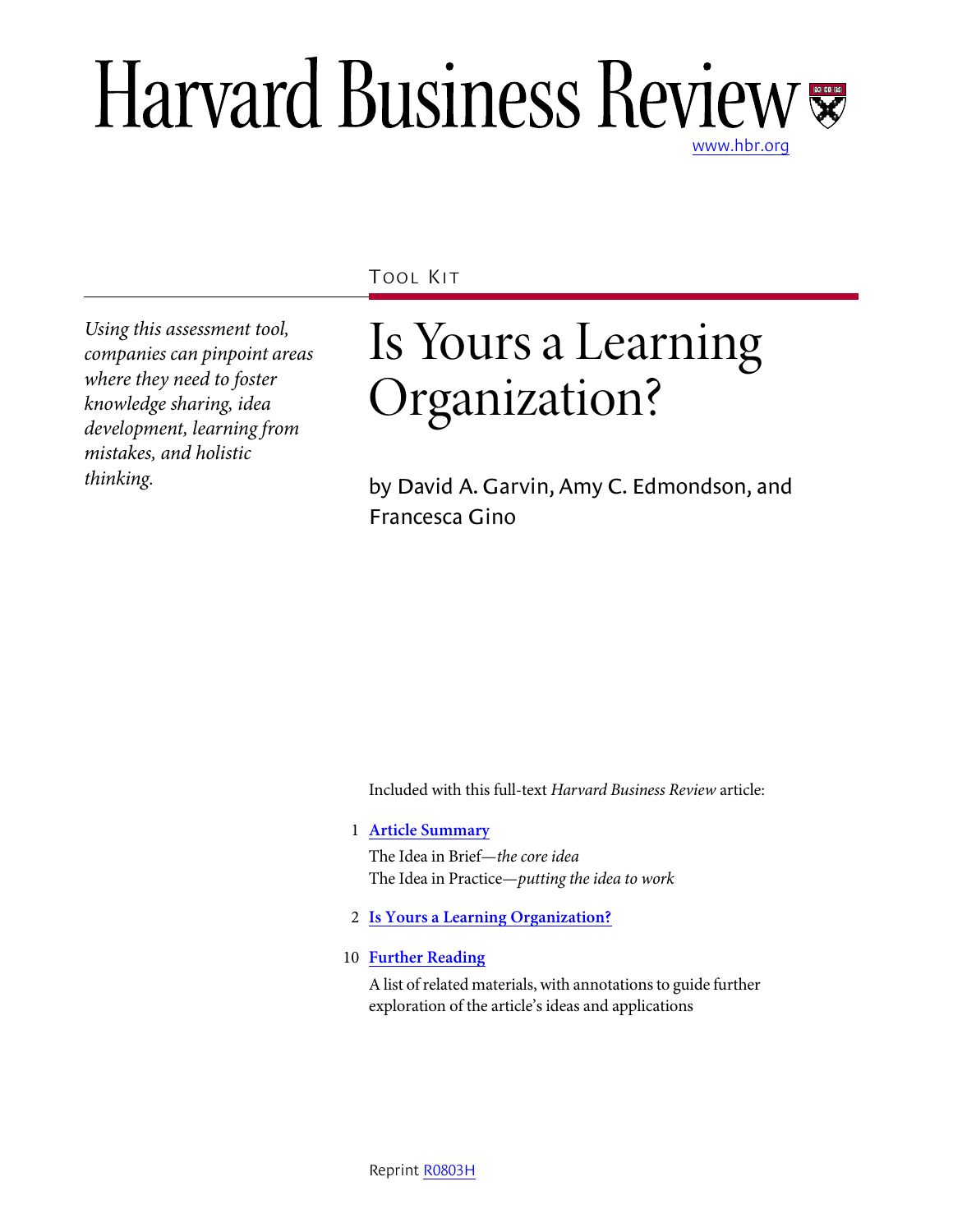## Is Yours a Learning Organization?

<span id="page-1-0"></span>With tougher competition, technology advances, and shifting customer preferences, it's more crucial than ever that companies become learning organizations. In a learning organization, employees continually create, acquire, and transfer knowledge helping their company adapt to the unpredictable faster than rivals can.

But few companies have achieved this ideal. Why? Managers don't know the precise steps for building a learning organization. And they lack tools for assessing whether their teams are learning or how that learning is benefiting the company.

Garvin, Edmondson, and Gino propose a solution. First, understand the three building blocks required for creating learning organizations: 1) a supportive environment, 2) concrete learning processes, and 3) leadership that reinforces learning. Then use the authors' diagnostic tool, the Learning Organization Survey, to determine how well your team, department, or entire company is performing with each building block.

By assessing performance on each building block, you pinpoint areas needing improvement, moving your company that much closer to the learning organization ideal.

### **The Idea in Brief The Idea in Practice**

Garvin, Edmondson, and Gino recommend these practices for enhancing learning in your team or company.

#### **IDENTIFY AREAS FOR IMPROVEMENT**

By assessing how well your team, unit, or company exhibits the defining characteristics for each building block, you identify areas for improvement. Comparing performance of different units within your organization or against industry benchmarks also reveals useful information.

#### Example:

A European public utility discovered that, compared with rival companies, it was weak in areas such as openness to new ideas, experimentation, and information transfer. This pattern wasn't unexpected for a public utility that had long enjoyed monopolies in a small number of markets. But the company wanted to step up expansion into new geographic areas. Its performance assessment provided evidence that to reach this strategic goal, it would need to concentrate heavily on changing its established culture.

| <b>Building Block</b>                     | <b>Distinguishing Characteristics</b>                                                                                                                                                                                                                                                                                   | Example                                                                                                                                                                                                                                                                                                                                                                                            |
|-------------------------------------------|-------------------------------------------------------------------------------------------------------------------------------------------------------------------------------------------------------------------------------------------------------------------------------------------------------------------------|----------------------------------------------------------------------------------------------------------------------------------------------------------------------------------------------------------------------------------------------------------------------------------------------------------------------------------------------------------------------------------------------------|
| A supportive<br>learning<br>environment   | Employees:<br>Feel safe disagreeing with others,<br>asking naive questions, owning<br>up to mistakes, and presenting<br>minority viewpoints<br>Recognize the value of<br>opposing ideas<br>• Take risks and explore<br>the unknown<br>Take time to review<br>organizational processes                                   | Children's Hospital and Clinics<br>in Minnesota instituted a new<br>policy of "blameless reporting." The<br>policy replaced threatening terms<br>("errors,""investigations") with less<br>emotionally laden ones ("accidents,"<br>"analysis"). People began identifying<br>and reporting risks without fear<br>of blame. And the number of<br>preventable deaths and illnesses<br>decreased.       |
| Concrete<br>learning<br>processes         | A team or company has<br>formal processes for:<br>Generating, collecting,<br>interpreting, and disseminating<br>information<br>Experimenting with new offerings<br>Gathering intelligence on<br>competitors, customers, and<br>technological trends<br>Identifying and solving problems<br>Developing employees' skills | Through its After Action Review<br>process, the U.S. Army conducts<br>a systematic debriefing after<br>every mission, project, or critical<br>activity. Participants ask, "What did<br>we set out to do?""What actually<br>happened?""Why?" and "What do<br>we do next time?" Lessons move<br>quickly up and down the chain of<br>command and laterally through<br>websites. Results are codified. |
| Leadership<br>that reinforces<br>learning | The organization's leaders:<br>Demonstrate willingness to<br>entertain alternative viewpoints<br>Signal the importance of<br>$\bullet$<br>spending time on problem<br>identification, knowledge transfer,<br>and reflection<br>Engage in active questioning<br>and listening                                            | Harvey Golub, former CEO of<br>American Express, challenged<br>managers to think creatively by<br>asking them questions such as,<br>"What alternatives have you<br>considered?" and "What are your<br>premises?" His questions generated<br>the open-minded discussion crucial<br>to learning.                                                                                                     |

#### **Understand the Three Building Blocks of a Learning Organization**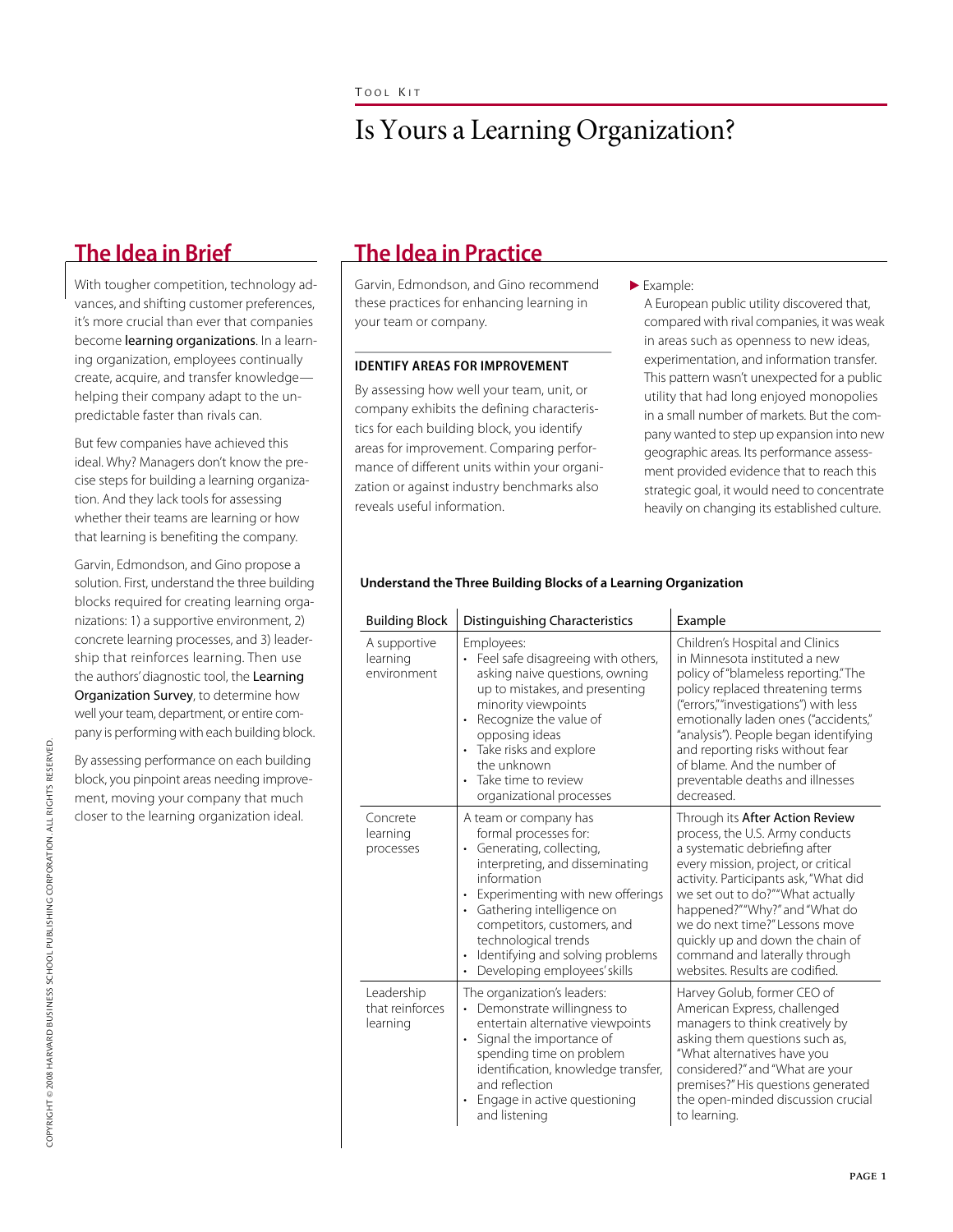*Using this assessment tool, companies can pinpoint areas where they need to foster knowledge sharing, idea development, learning from mistakes, and holistic thinking.*

TOOL KIT

# Is Yours a Learning Organization?

by David A. Garvin, Amy C. Edmondson, and Francesca Gino

<span id="page-2-0"></span>Leaders may think that getting their organizations to learn is only a matter of articulating a clear vision, giving employees the right incentives, and providing lots of training. This assumption is not merely flawed—it's risky in the face of intensifying competition, advances in technology, and shifts in customer preferences.

Organizations need to learn more than ever as they confront these mounting forces. Each company must become a *learning organization*. The concept is not a new one. It flourished in the 1990s, stimulated by Peter M. Senge's *The Fifth Discipline* and countless other publications, workshops, and websites. The result was a compelling vision of an organization made up of employees skilled at creating, acquiring, and transferring knowledge. These people could help their firms cultivate tolerance, foster open discussion, and think holistically and systemically. Such learning organizations would be able to adapt to the unpredictable more quickly than their competitors could.

Unpredictability is very much still with us. However, the ideal of the learning organization has not yet been realized. Three factors have impeded progress. First, many of the early discussions about learning organizations were paeans to a better world rather than concrete prescriptions. They overemphasized the forest and paid little attention to the trees. As a result, the associated recommendations proved difficult to implement—managers could not identify the sequence of steps necessary for moving forward. Second, the concept was aimed at CEOs and senior executives rather than at managers of smaller departments and units where critical organizational work is done. Those managers had no way of assessing how their teams' learning was contributing to the organization as a whole. Third, standards and tools for assessment were lacking. Without these, companies could declare victory prematurely or claim progress without delving into the particulars or comparing themselves accurately with others.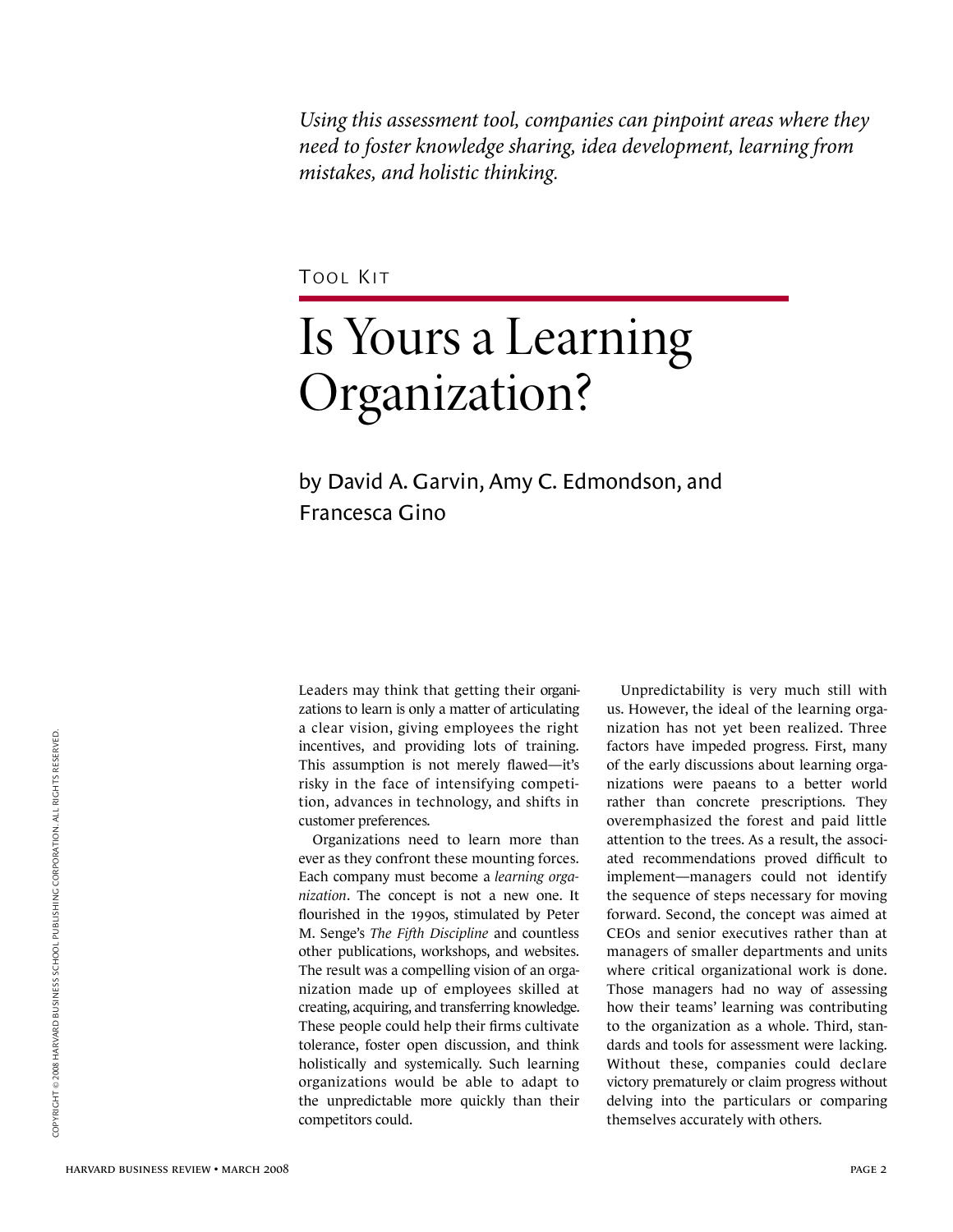In this article, we address these deficiencies by presenting a comprehensive, concrete survey instrument for assessing learning within an organization. Built from the ground up, our tool measures the learning that occurs in a department, office, project, or division an organizational unit of any size that has meaningful shared or overlapping work activities. Our instrument enables your company to compare itself against benchmark scores gathered from other firms; to make assessments across areas within the organization (how, for, example, do different groups learn relative to one another?); and to look deeply within individual units. In each case, the power is in the comparisons, not in the absolute scores. You may find that an area your organization thought was a strength is actually less robust than at other organizations. In effect, the tool gives you a broader, more grounded view of how well your company learns and how adeptly it refines its strategies and processes. Each organization, and each unit within it, needs that breadth of perspective to accurately measure its learning against that of its peers.

#### **Building Blocks of the Learning Organization**

Organizational research over the past two decades has revealed three broad factors that are essential for organizational learning and adaptability: a supportive learning environment, concrete learning processes and practices, and leadership behavior that provides reinforcement. We refer to these as the *building blocks of the learning organization*. Each block and its discrete subcomponents, though vital to the whole, are independent and can be measured separately. This degree of granular analysis has not been previously available.

Our tool is structured around the three building blocks and allows companies to measure their learning proficiencies in great detail. As you shall see, organizations do not perform consistently across the three blocks, nor across the various subcategories and subcomponents. That fact suggests that different mechanisms are at work in each buildingblock area and that improving performance in each is likely to require distinct supporting activities. Companies, and units within them, will need to address their particular strengths and weaknesses to equip themselves for longterm learning. Because all three building blocks are generic enough for managers and firms of all types to assess, our tool permits organizations and units to slice and dice the data in ways that are uniquely useful to them. They can develop profiles of their distinctive approaches to learning and then compare themselves with a benchmark group of respondents. To reveal the value of all these comparisons, let's look in depth at each of the building blocks of a learning organization.

**Building Block 1: A supportive learning environment.** An environment that supports learning has four distinguishing characteristics.

*Psychological safety.* To learn, employees cannot fear being belittled or marginalized when they disagree with peers or authority figures, ask naive questions, own up to mistakes, or present a minority viewpoint. Instead, they must be comfortable expressing their thoughts about the work at hand.

*Appreciation of differences.* Learning occurs when people become aware of opposing ideas. Recognizing the value of competing functional outlooks and alternative worldviews increases energy and motivation, sparks fresh thinking, and prevents lethargy and drift.

*Openness to new ideas.* Learning is not simply about correcting mistakes and solving problems. It is also about crafting novel approaches. Employees should be encouraged to take risks and explore the untested and unknown.

*Time for reflection.* All too many managers are judged by the sheer number of hours they work and the tasks they accomplish. When people are too busy or overstressed by deadlines and scheduling pressures, however, their ability to think analytically and creatively is compromised. They become less able to diagnose problems and learn from their experiences. Supportive learning environments allow time for a pause in the action and encourage thoughtful review of the organization's processes.

To change a culture of blame and silence about errors at Children's Hospitals and Clinics of Minnesota, COO Julie Morath instituted a new policy of "blameless reporting" that encouraged replacing threatening terms such as "errors" and "investigations" with less emotionally laden terms such as "accidents" and "analysis." For Morath, the culture of hospitals must be, as she told us, "one of everyone working together to understand safety, identify

**David A. Garvin** ([dgarvin@hbs.edu\)](mailto:dgarvin@hbs.edu) is the C. Roland Christensen Professor of Business Administration and the chair of the Teaching and Learning Center, and **Amy C. Edmondson** ([aedmondson@](mailto:aedmondson@hbs.edu) [hbs.edu](mailto:aedmondson@hbs.edu)) is the Novartis Professor of Leadership and Management and the chair of the doctoral programs, at Harvard Business School in Boston. **Francesca Gino** [\(fgino@andrew.cmu](mailto:fgino@andrew.cmu.edu) [.edu](mailto:fgino@andrew.cmu.edu)) is a visiting assistant professor of organizational behavior and theory at Carnegie Mellon University in Pittsburgh.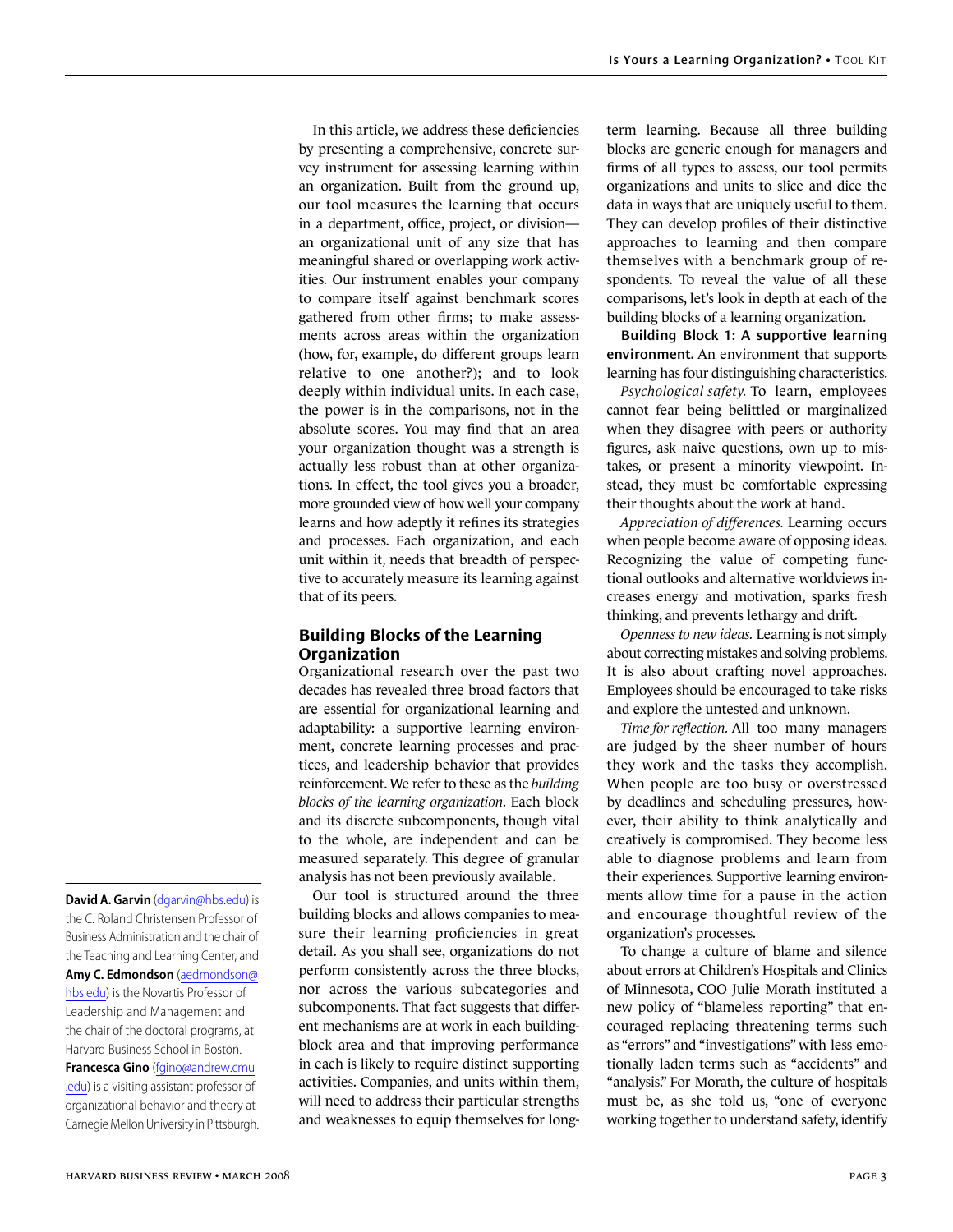risks, and report them with out fear of blame." The result was that people started to collaborate throughout the organization to talk about and change behaviors, policies, and systems that put patients at risk. Over time, these learning activities yielded measurable reductions in preventable deaths and illnesses at the institution.

**Building Block 2: Concrete learning processes and practices.** A learning organization is not cultivated effortlessly. It arises from a series of concrete steps and widely distributed activities, not unlike the workings of business processes such as logistics, billing, order fulfillment, and product development. Learning processes involve the generation, collection, interpretation, and dissemination of information. They include experimentation to develop and test new products and services; intelligence gathering to keep track of competitive, customer, and technological trends; disciplined analysis and interpretation to identify and solve problems; and education and training to develop both new and established employees.

For maximum impact, knowledge must be shared in systematic and clearly defined ways. Sharing can take place among individuals, groups, or whole organizations. Knowledge can move laterally or vertically within a firm. The knowledge-sharing process can, for instance, be internally focused, with an eye toward taking corrective action. Right after a project is completed, the process might call for post-audits or reviews that are then shared with others engaged in similar tasks. Alternatively, knowledge sharing can be externally oriented—for instance, it might include regularly scheduled forums with customers or subject-matter experts to gain their perspectives on the company's activities or challenges. Together, these concrete processes ensure that essential information moves quickly and efficiently into the hands and heads of those who need it.

Perhaps the best known example of this approach is the U.S. Army's After Action Review (AAR) process, now widely used by many companies, which involves a systematic debriefing after every mission, project, or critical activity. This process is framed by four simple questions: What did we set out to do? What actually happened? Why did it happen? What do we do next time? (Which activities do we sustain, and which do we improve?) In the army, lessons move quickly up and down the chain of command, and laterally through sanctioned websites. Then the results are codified by the Center for Army Lessons Learned, or CALL. Such dissemination and codification of learning is vital for any organization.

**Building Block 3: Leadership that reinforces learning.** Organizational learning is strongly influenced by the behavior of leaders. When leaders actively question and listen to employees—and thereby prompt dialogue and debate—people in the institution feel encouraged to learn. If leaders signal the importance of spending time on problem identification, knowledge transfer, and reflective post-audits, these activities are likely to flourish. When people in power demonstrate through their own behavior a willingness to entertain alternative points of view, employees feel emboldened to offer new ideas and options.

Harvey Golub, former chief executive of American Express, was renowned for his ability to teach employees and managers. He pushed hard for active reasoning and forced managers to think creatively and in unexpected ways. A subordinate observed that he often "came at things from a different angle" to ensure that conventional approaches were not accepted without first being scrutinized. "I am far less interested in people having the right answer than in their thinking about issues the right way," Golub told us. "What criteria do they use? Why do they think the way they do? What alternatives have they considered? What premises do they have? What rocks are they standing on?" His questions were not designed to yield particular answers, but rather to generate truly open-minded discussion.

The three building blocks of organizational learning reinforce one another and, to some degree, overlap. Just as leadership behaviors help create and sustain supportive learning environments, such environments make it easier for managers and employees to execute concrete learning processes and practices smoothly and efficiently. Continuing the virtuous circle, concrete processes provide opportunities for leaders to behave in ways that foster learning and to cultivate that behavior in others.

*When leaders demonstrate a willingness to entertain alternative points of view, employees feel emboldened to offer new ideas.*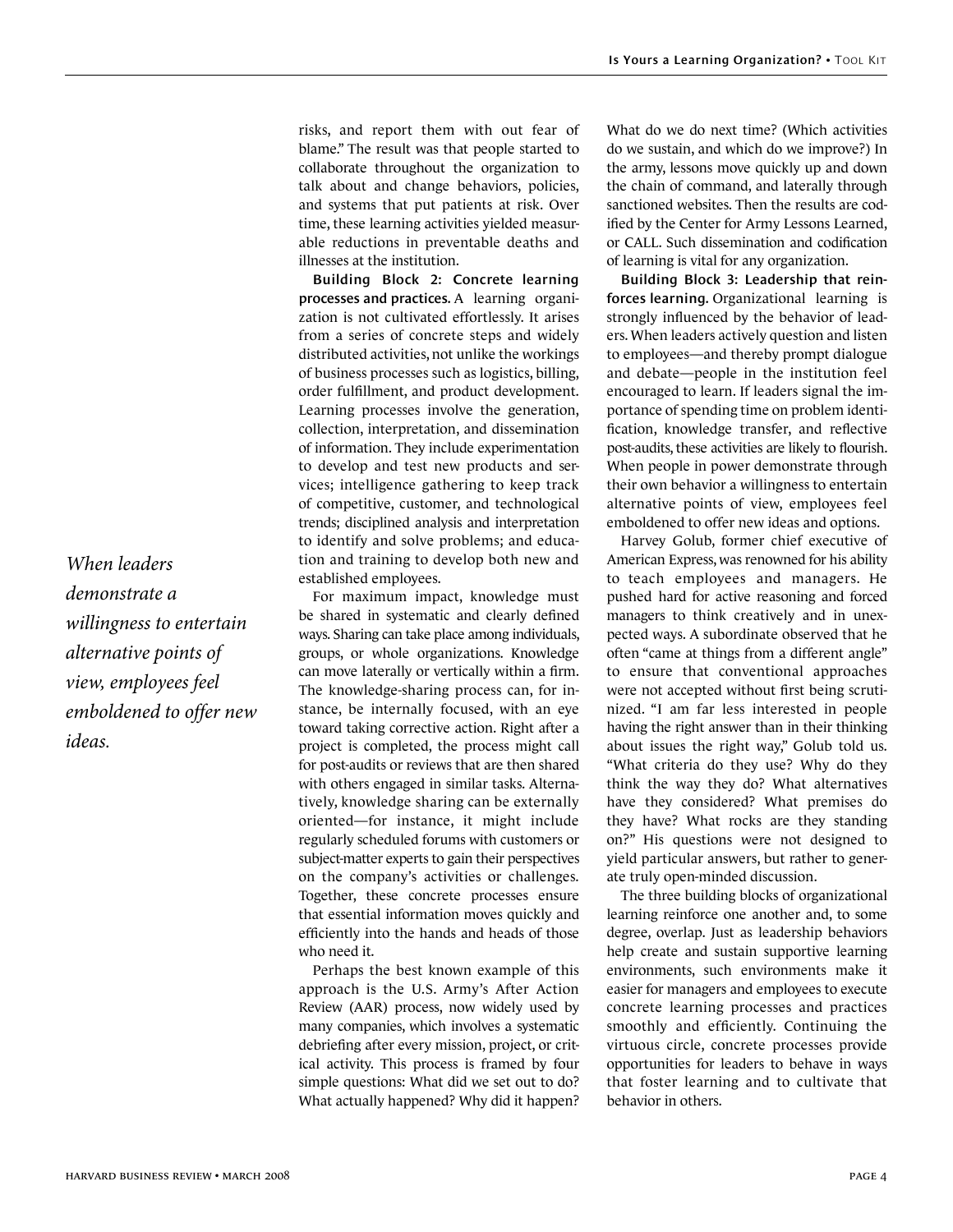## **Assess the Depth of Learning in Your Organization**

This diagnostic survey, which you take online, is designed to help you determine how well your company functions as a learning organization. The complete interactive version, available at los.hbs.edu, includes all the self-assessment statements to the right; they are divided into three sections, each representing one building block of the learning organization. In the first two blocks, your task is to rate, on a seven-point scale, how accurately each statement describes the organizational unit in which you work. In the third block, your task is to rate how often the managers (or manager) to whom you report exemplify the behavior described.

Dynamic scoring online synthesizes your ratings (some are reverse-scored because they reflect undesirable behaviors) and yields an estimated score for each building block and subcomponent. Synthesized scores are then converted to a zero-to-100 scale for ease of comparison with other people in your unit and other units in your organization. In addition, you can compare your scores with benchmark data that appear in the following sidebar.

#### **Building Block 1: Supportive Learning Environment Psychological Safety**

In this unit, it is easy to speak up about what is on your mind.

If you make a mistake in this unit, it is often held against you.\*

People in this unit are usually comfortable talking about problems and disagreements.

People in this unit are eager to share information about what does and doesn't work.

Keeping your cards close to your vest is the best way to get ahead in this unit.\*

#### **Appreciation of Differences**

Differences in opinion are welcome in this unit.

Unless an opinion is consistent with what most people in this unit believe, it won't be valued.\*

This unit tends to handle differences of opinion privately or off-line, rather than addressing them directly with the group.\*

In this unit, people are open to alternative ways of getting work done.

#### **Openness to New Ideas**

In this unit, people value new ideas. Unless an idea has been around for a long time, no one in this unit wants to hear it.\*

In this unit, people are interested in better ways of doing things.

In this unit, people often resist untried approaches.\*

#### **Time for Reflection**

People in this unit are overly stressed.\* Despite the workload, people in this unit find time to review how the work is going.

In this unit, schedule pressure gets in the way of doing a good job.\*

In this unit, people are too busy to invest time in improvement.\*

There is simply no time for reflection in this unit.\*

#### **Building Block 2: Concrete Learning Processes and Practices**

#### **Experimentation**

This unit experiments frequently with new ways of working.

This unit experiments frequently with new product or service offerings.

This unit has a formal process for conducting and evaluating experiments

or new ideas.

This unit frequently employs prototypes or simulations when trying out new ideas.

#### **Information Collection**

This unit systematically collects information on

- **•** competitors
- **•** customers
- **•** economic and social trends

**•** technological trends

This unit frequently compares its performance with that of

- **•** competitors
- **•** best-in-class organizations

#### **Analysis**

This unit engages in productive conflict and debate during discussions.

This unit seeks out dissenting views during discussions.

This unit never revisits well-established perspectives during discussions.\*

This unit frequently identifies and discusses underlying assumptions that might affect key decisions.

This unit never pays attention to different views during discussions.\*

#### **Education and Training**

Newly hired employees in this unit receive adequate training.

Experienced employees in this unit receive

- **•** periodic training and training updates
- **•** training when switching to a new position
- **•** training when new initiatives are launched
- In this unit, training is valued.

In this unit, time is made available

#### for education and training activities. **Information Transfer**

This unit has forums for meeting

with and learning from

- **•** experts from other departments, teams, or divisions
- **•** experts from outside the organization
- **•** customers and clients
- **•** suppliers

This unit regularly shares information with networks of experts within the organization.

This unit regularly shares information with networks of experts outside the organization.

This unit quickly and accurately communicates new knowledge to key decision makers.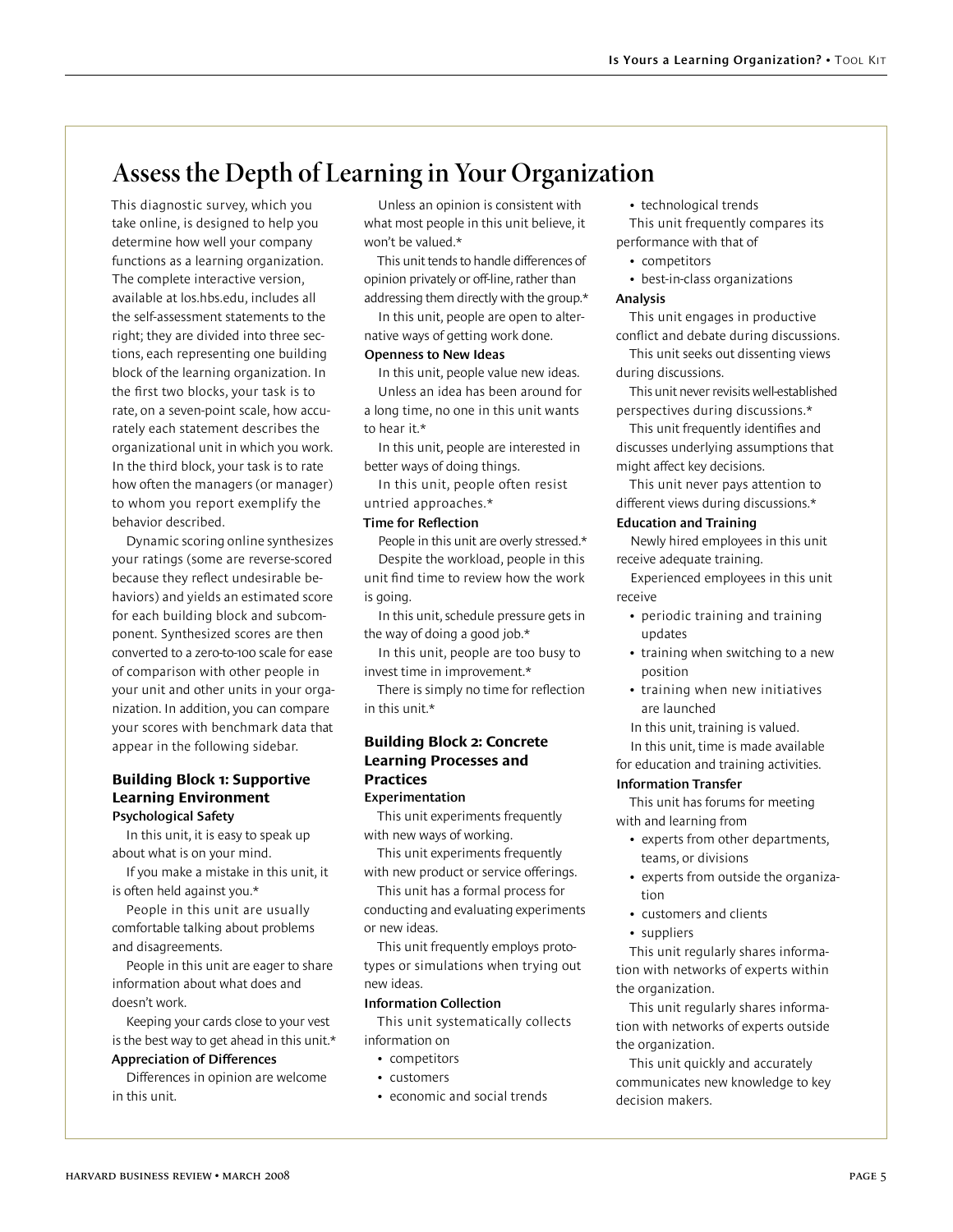#### **Uses for the Organizational Learning Tool**

Our online diagnostic tool is designed to help you answer two questions about the organizational unit that you lead or in which you work: "To what extent is your unit functioning as a learning organization?" and "What are the relationships among the factors that affect learning in your unit?" People who complete the survey rate how accurately a series of brief, descriptive sentences in each of the three building blocks of learning describe their organization and its learning culture. For the list of statements in the complete survey, information about where to find it online, and details about how it works, see the exhibit "Assess the Depth of Learning in Your Organization."

There are two primary ways to use the survey. First, an individual can take it to get a quick sense of her work unit or project team. Second, several members of a unit can each complete the survey and average their scores. Either way, the next step is to compare individual or group self-evaluations with overall benchmark scores from our baseline group of organizations. The benchmark data are stratified into quartiles—that is, the bottom 25%, the next 25%, and so on—for each attribute, arrayed around a median (see the exhibit "Benchmark Scores for the Learning Organization Survey"). Once you have obtained your own scores online, you can identify the quartile in which your scores fall and reflect on how they match your prior expectations about where you stand.

Having compared individual or unit scores with the benchmarks, it's possible to identify areas of excellence and opportunities for improvement. If employees in multiple units wish to take the survey, you can also make the comparisons unit-by-unit or companywide. Even if just two people from different parts of a firm compare scores, they can pinpoint cultural differences, commonalities, and things to learn from one another. They may also discover that their unit—or even the company lags behind in many areas. By pooling individual and unit scores, organizations as a whole can begin to address specific problems.

#### **Holding Up the Mirror at Eutilize**

Consider how managers from a major European public utility, which we will call Eutilize, used the survey to assess their company's readiness for and progress in becoming a learning organization. In the summer of 2006, 19 midlevel managers took the survey. Before learning their scores, participants were asked to estimate where they thought Eutilize would stand in relation to the benchmark results from other firms.

Virtually all the participants predicted average or better scores, in keeping with the company's espoused goal of using knowledge and best-practice transfers as a source of competitive advantage. But the results did not validate those predictions. To their great surprise, Eutilize's managers rated themselves below the median baseline scores in almost all categories. For example, out of a possible scaled score of 100, they had 68 on leadership, compared with the median benchmark score of 76. Similarly, they scored 58 on concrete learning processes (versus the median benchmark of 74) and 62 on supportive learning environment (versus the median of 71). These results revealed to the Eutilize managers that integrating systematic learning practices into their organization would take considerable work. However, the poorest-scoring measures, such as experimentation and time for reflection, were common to both Eutilize and the baseline organizations. So Eutilize was not

This unit regularly conducts postaudits and after-action reviews.

#### **Building Block 3: Leadership That Reinforces Learning**

My managers invite input from others in discussions.

My managers acknowledge their own limitations with respect to knowledge, information, or expertise.

My managers ask probing questions. My managers listen attentively.

My managers encourage multiple points of view.

My managers provide time, resources, and venues for identifying problems and organizational challenges.

My managers provide time, resources, and venues for reflecting and improving on past performance.

My managers criticize views different from their own.\*

\* Reverse-scored items Visit [learning.tools.hbr.org](http://learning.tools.hbr.org) for a short version of this survey and for recommended lists of learning resources that are tailored to your results. For the complete interactive tool, including scoring, go to l[os.hbs.edu.](http://los.hbs.edu)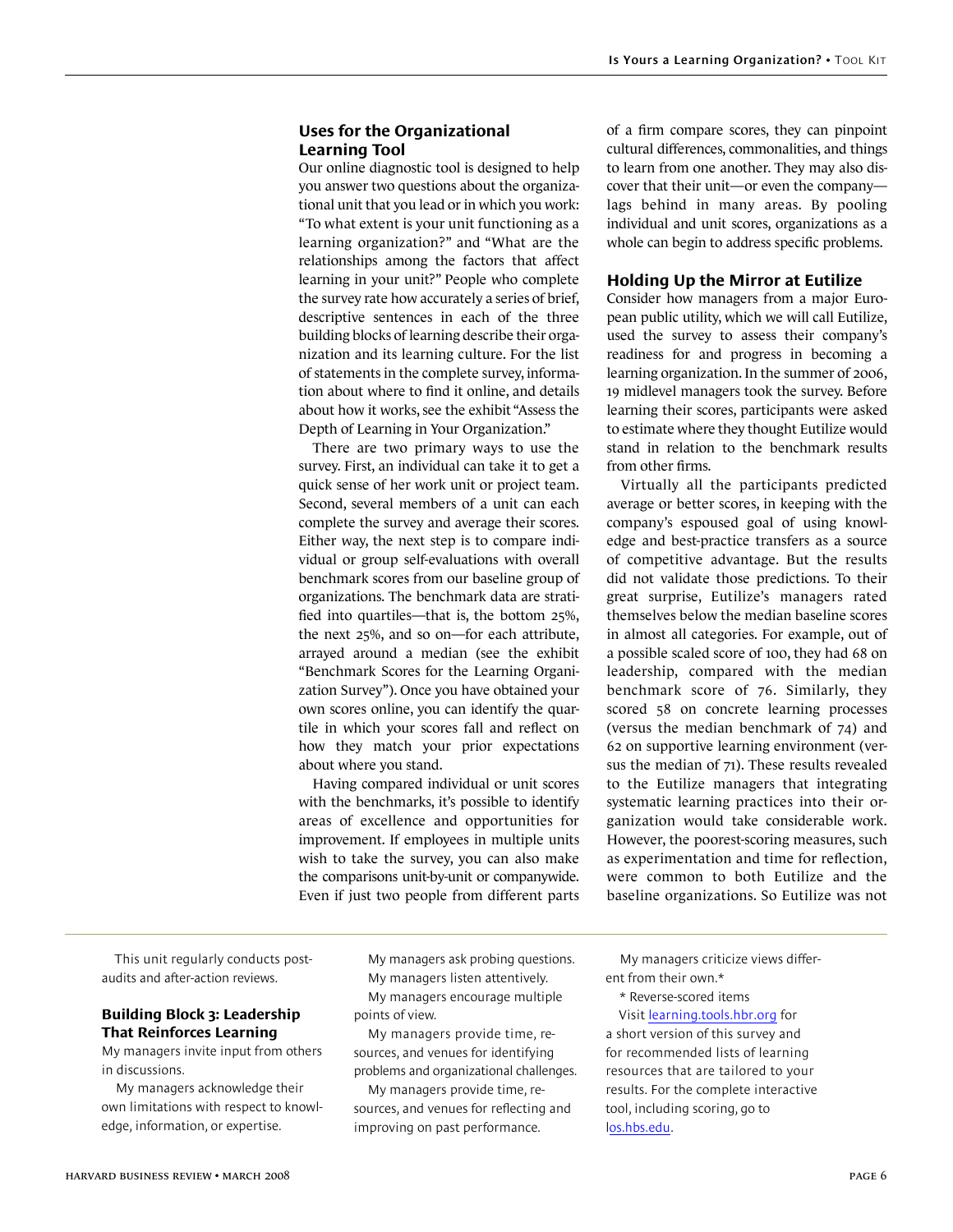unusual in where it needed to improve, just in how much.

The portrait that emerged was not unexpected for a public utility that had long enjoyed monopolies in a small number of markets and that only recently had established units in other geographic areas. Eutilize's scores in the bottom quartile on openness to new ideas, experimentation, conflict and debate, and information transfer were evidence that changing the company's established culture would be a long haul.

Eutilize's managers also discovered the degree to which their mental models about their own ways of working were inaccurate. For example, they learned that many people in their firm believed that "analysis" was an area of strength for Eutilize, but they interpreted analysis to be merely number crunching. The survey results helped them to understand the term analysis more broadly—to think about the degree to which people test assumptions, engage in productive debate, and seek out dissenting views. Each of those areas

## **Benchmark Scores for the Learning Organization Survey**

Our baseline data were derived from surveys of large groups of senior executives in a variety of industries who completed an eightweek general management program at Harvard Business School. We first conducted the survey in the spring of 2006 with 100 executives in order to evaluate the statistical properties of the survey and assess the underlying constructs. That autumn we surveyed another 125 senior executives to use as our benchmark data.

After you've taken the complete survey at los.hbs.edu, compare the average scores for people in your group with the benchmark scores in the following chart. If your group's scores fall at or below the median in a particular building block or subcomponent especially if they are in the bottom quartile consider initiating an improvement effort in that area. One possibility is to assemble

a team to brainstorm specific, concrete strategies for enhancing the area of weakness. In any building block or subcomponent where your group's scores fall above the median—especially if they are in the top quartile—consider partnering with other units in your organization that may benefit from specific, concrete strategies that you can articulate and model for them in the area of weakness.

|                                                   | <b>Scaled Scores</b>      |                    |        |                   |                 |  |  |
|---------------------------------------------------|---------------------------|--------------------|--------|-------------------|-----------------|--|--|
| <b>Building Blocks and Their</b><br>Subcomponents | <b>Bottom</b><br>quartile | Second<br>quartile | Median | Third<br>quartile | Top<br>quartile |  |  |
| <b>Supportive Learning Environment</b>            |                           |                    |        |                   |                 |  |  |
| • Psychological safety                            | $31 - 66$                 | $67 - 75$          | 76     | $77 - 86$         | $87 - 100$      |  |  |
| • Appreciation of differences                     | $14 - 56$                 | $57 - 63$          | 64     | $65 - 79$         | $80 - 100$      |  |  |
| • Openness to new ideas                           | $38 - 80$                 | $81 - 89$          | 90     | $91 - 95$         | $96 - 100$      |  |  |
| • Time for reflection                             | $14 - 35$                 | $36 - 49$          | 50     | $51 - 64$         | $65 - 100$      |  |  |
| Learning environment composite                    | $31 - 61$                 | $62 - 70$          | 71     | $72 - 79$         | $80 - 90$       |  |  |
| <b>Concrete Learning Processes and Practices</b>  |                           |                    |        |                   |                 |  |  |
| • Experimentation                                 | $18 - 53$                 | $54 - 70$          | 71     | $72 - 82$         | $83 - 100$      |  |  |
| • Information collection                          | $23 - 70$                 | $71 - 79$          | 80     | $81 - 89$         | $90 - 100$      |  |  |
| • Analysis                                        | $19 - 56$                 | $57 - 70$          | 71     | $72 - 86$         | $87 - 100$      |  |  |
| • Education and training                          | $26 - 68$                 | 69-79              | 80     | $81 - 89$         | $90 - 100$      |  |  |
| • Information transfer                            | $34 - 60$                 | $61 - 70$          | 71     | $72 - 84$         | $85 - 100$      |  |  |
| Learning processes composite                      | $31 - 62$                 | $63 - 73$          | 74     | $75 - 82$         | $83 - 97$       |  |  |
| <b>Leadership That Reinforces Learning</b>        |                           |                    |        |                   |                 |  |  |
| Composite for this block                          | $33 - 66$                 | $67 - 75$          | 76     | $77 - 82$         | $83 - 100$      |  |  |

Note: The scaled scores for learning environment and learning processes were computed by multiplying each raw score on the seven-point scale by 100 and dividing it by seven. For learning leadership, which was based on a five-point scale, the divisor was five.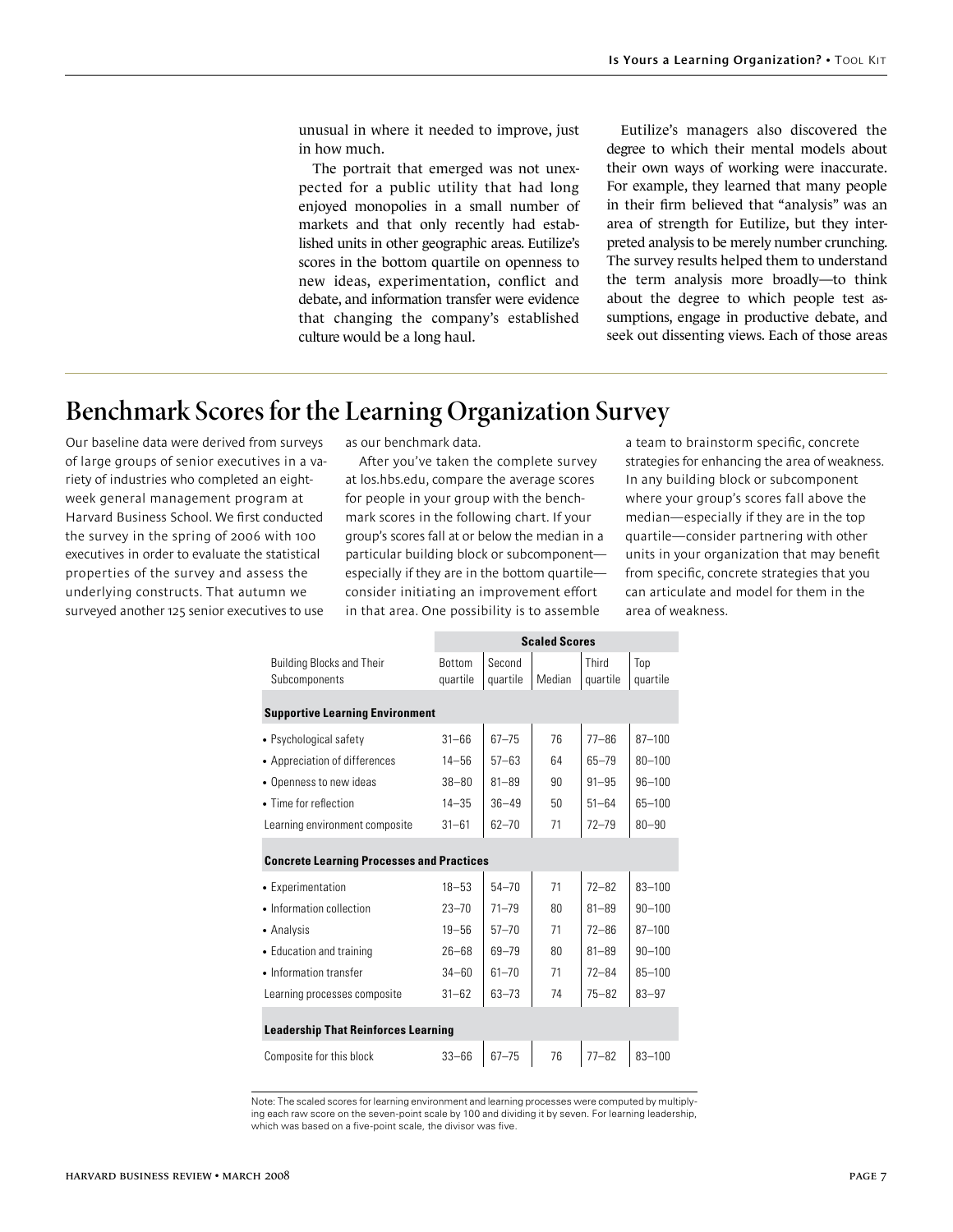was actually a weakness in the firm. This revelation led Eutilize's managers to understand that without a more open environment buttressed by the right processes and leadership, the company would have difficulty implementing a new strategy it had just adopted.

Eutilize's experience illustrates how our organizational learning tool prompts reflective discussion among managers about their leadership and organizational practices. Without concrete data, such reflection can become abstract and susceptible to idiosyncratic assessments and often emotional disagreements about the current state of affairs. With the survey data in hand, managers had a starting point for discussion, and participants were able to point to specific behaviors, practices, or events that might explain both high and low scores. The results also helped Eutilize's managers to identify the areas where their firm needed special attention.

Given that the survey-based scores derive from perceptions, the best use of the data at Eutilize was, as it would be at any company, to initiate conversation and self-reflection, not to be the sole basis for decision making. Discussions had to be conducted with a healthy balance of what scholars call "advocacy and inquiry." The communication allowed people the latitude to assert their personal observations and preferred suggestions for action, but it also ensured that everyone took the time to carefully consider viewpoints that were not their own. In addition, managers learned the importance of using concrete examples to illustrate interpretations, to refer to specific practices or processes, and to clarify observations. Finally, the participants from Eutilize identified specific actions to be taken. Had they not done so, the discussions could have deteriorated into unproductive complaint sessions.

#### **Moving Forward: Four Principles**

Our experiences developing, testing, and using this survey have provided us with several additional insights for managers who seek to cultivate learning organizations.

**Leadership alone is insufficient.** By modeling desired behaviors—open-minded questioning, thoughtful listening, consideration of multiple options, and acceptance of opposing points of view—leaders are indeed likely to foster greater learning. However, learningoriented leadership behaviors alone are not enough. The cultural and process dimensions of learning appear to require more explicit, targeted interventions. We studied dozens of organizations in depth when developing our survey questions and then used the instrument with four firms that had diverse sizes, locations, and missions. All four had higher scores in learning leadership than in concrete learning processes or supportive learning environment. Performance often varies from category to category. This suggests that installing formal learning processes and cultivating a supportive learning climate requires steps beyond simply modifying leadership behavior.

**Organizations are not monolithic.** Managers must be sensitive to differences among departmental processes and behaviors as they strive to build learning organizations. Groups may vary in their focus or learning maturity. Managers need to be especially sensitive to local cultures of learning, which can vary widely across units. For example, an early study of medical errors documented significant differences in rates of reported mistakes among nursing units at the same hospital, reflecting variations in norms and behaviors established by unit managers. In most settings, a one-size-fits-all strategy for building a learning organization is unlikely to be successful.

**Comparative performance is the critical scorecard.** Simply because an organization scores itself highly in a certain area of learning behavior or processes does not make that area a source of competitive advantage. Surprisingly, most of the organizations we surveyed identified the very same domains as their areas of strength. "Openness to new ideas" and "education and training" almost universally scored higher than other attributes or categories, probably because of their obvious links to organizational improvement and personal development. A high score therefore conveys limited information about performance. The most important scores on critical learning attributes are relative—how your organization compares with competitors or benchmark data.

**Learning is multidimensional.** All too often, companies' efforts to improve learning are concentrated in a single area—more time for reflection, perhaps, or greater use of postaudits and after-action reviews. Our analysis suggests, however, that each of the building

*Managers need to be especially sensitive to local cultures of learning, which can vary widely across units.*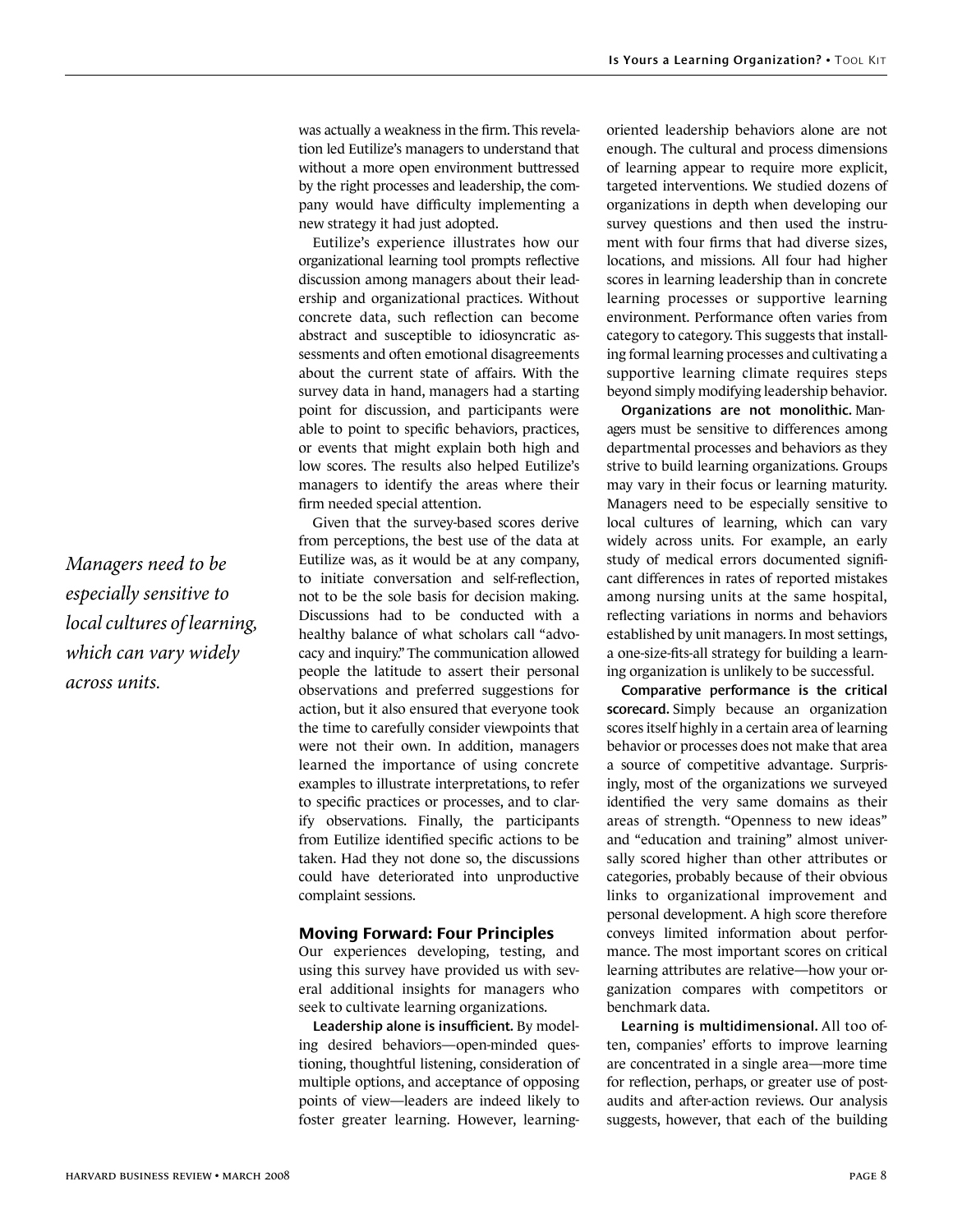blocks of a learning organization (environment, processes, and leadership behaviors) is itself multidimensional and that those elements respond to different forces. You can enhance learning in an organization in various ways, depending on which subcomponent you emphasize—for example, when it comes to improving the learning environment, one company might want to focus on psychological safety and another on time for reflection. Managers need to be thoughtful when selecting the levers of change and should think broadly about the available options. Our survey opens up the menu of possibilities.

• • •

The goal of our organizational learning tool is to promote dialogue, not critique. All the organizations we studied found that reviewing their survey scores was a chance to look into a mirror. The most productive discussions were those where managers wrestled with the implications of their scores, especially the comparative dimensions (differences by level, subunit, and so forth), instead of simply assessing performance harshly or favorably. These managers sought to understand their organizations' strengths and weaknesses and to paint an honest picture of their cultures and leadership. Not surprisingly, we believe that the learning organization survey is best used not merely as a report card or bottom-line score but rather as a diagnostic instrument—in other words, as a tool to foster learning.

#### Reprint [R0803H](http://harvardbusinessonline.hbsp.harvard.edu/relay.jhtml?name=itemdetail&referral=4320&id=R0803H)

To order, see the next page or call 800-988-0886 or 617-783-7500 or go to [www.hbr.org](http://www.hbr.org)